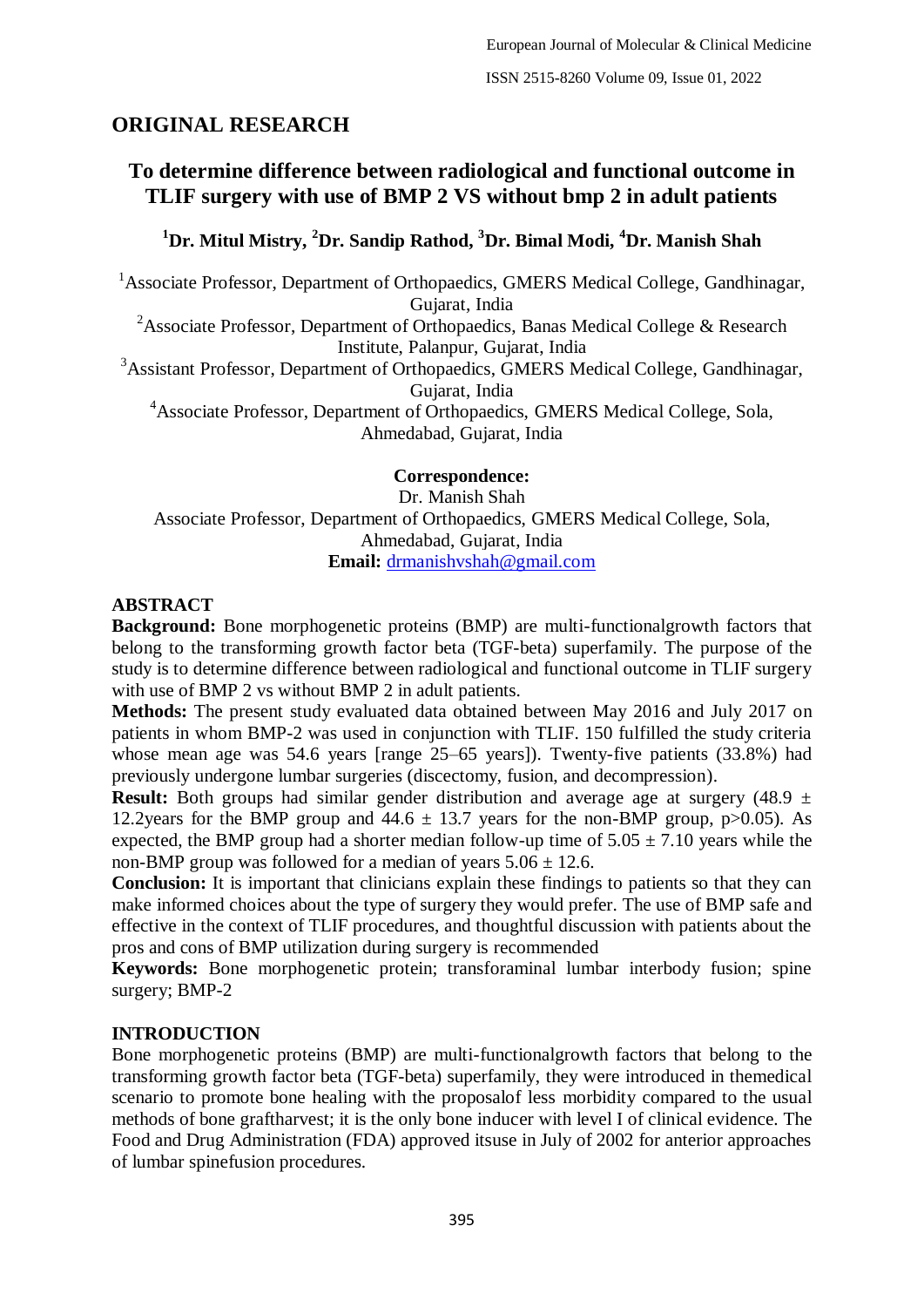Human bone morphogenetic protein-2 (BMP-2) is widely used as an alternative to iliac crest bone graft (ICBG) to promote fusion in spinal surgery. Since the U.S. Food and Drug Administration (FDA) approved rhBMP-2 for anterior lumbar interbody fusion (ALIF) surgery,<sup>3</sup> its use has grown rapidly, including off-label indications.<sup>2,4</sup>

Several recently developed BMPs have been shown to possess osteoinductive potential capable of stimulating the formation of new bone.<sup>5</sup> This growth factor is thought to promote increased fusion rates more reliably and faster. $6,7$ 

The availability of rhBMP-2 for use in clinical practice could theoretically resolve numerous problems related to spinal fusion. Although preclinical experimental results seem promising, initial clinical applications are still in the early phases of study. Several different materials and techniques have been explored in an effort to improve spinal fusion rates. Allograft bone used alone in lumbar fusion has yielded inconsistent results, with arthrodesis rates ranging from approximately 50 to  $95\%$ .<sup>8-11</sup>

With numerous benefits of BMP, recombinant human bone 16 morphogenetic protein-2 (rhBMP-2), a subtype of BMP, has only obtained FDA approval for use in single level anterior lumbar interbody fusions (ALIF) inside an LT-CAGE

The purpose of the study is to determine difference between radiological and functional outcome in TLIF surgery with use of BMP 2 vs without BMP 2 in adult patients.

# **MATERIALS AND METHODS**

The present study evaluated data obtained between May 2016 and July 2017 on patients in whom BMP-2 was used in conjunction with TLIF. 150 fulfilled the study criteria whose mean age was

54.6 years [range 25–65 years]). Twenty-five patients (33.8%) had previously undergone lumbar surgeries (discectomy, fusion, and decompression). The criteria for determining to undertake an open approach or a minimally invasive approach depended on whether the patient had previously undergone lumbar surgery, the presence of bilateral disease. In determining these factors open surgery was performed in preference to the minimally invasive procedure. Depending on the surgical approach and the number of surgically treated spinal levels, patients were divided into one of two groups: Group I- TLIF surgery with use of BMP 2 and Group II - TLIF surgery without BMP 2 in adult patients.

All patients underwent extensive preoperative evaluation to isolate the cause of their pain. Indications for surgery included painful degenerative disc disease (with or without radiculopathy), spinal instability, spinal stenosis, facet joint arthropathy, or degenerative spondylolisthesis.

Clinical findings were consistent with mechanical back pain with or without radiculopathy, which limited the patient's ability to function. Clinically relevant levels were determined based on their history, physical examinationstatus, and diagnostic studies. Although infrequently performed, provocative discography was used to identify a specific intervertebral disc space as a source of pain. A diagnosis of degenerative disc disease was considered if one or more of the following imaging findings were present: decreased disc height and hydration, osteophyte formation, ligamentous thickening, Modic changes, disc herniation, instability, or facet joint degeneration. Lumbar instability was demonstrated on functional flexion–extension radiographs and the diagnosis was established when dynamic anteroposterior translation was greater than or equal to 3 mm and/or angulation was greater than or equal to 10°. All patients underwent conservative therapy for a minimum of 6 months before the surgery unless their symptoms were progressive or existed in conjunction with radiographically documented gross spinal instability.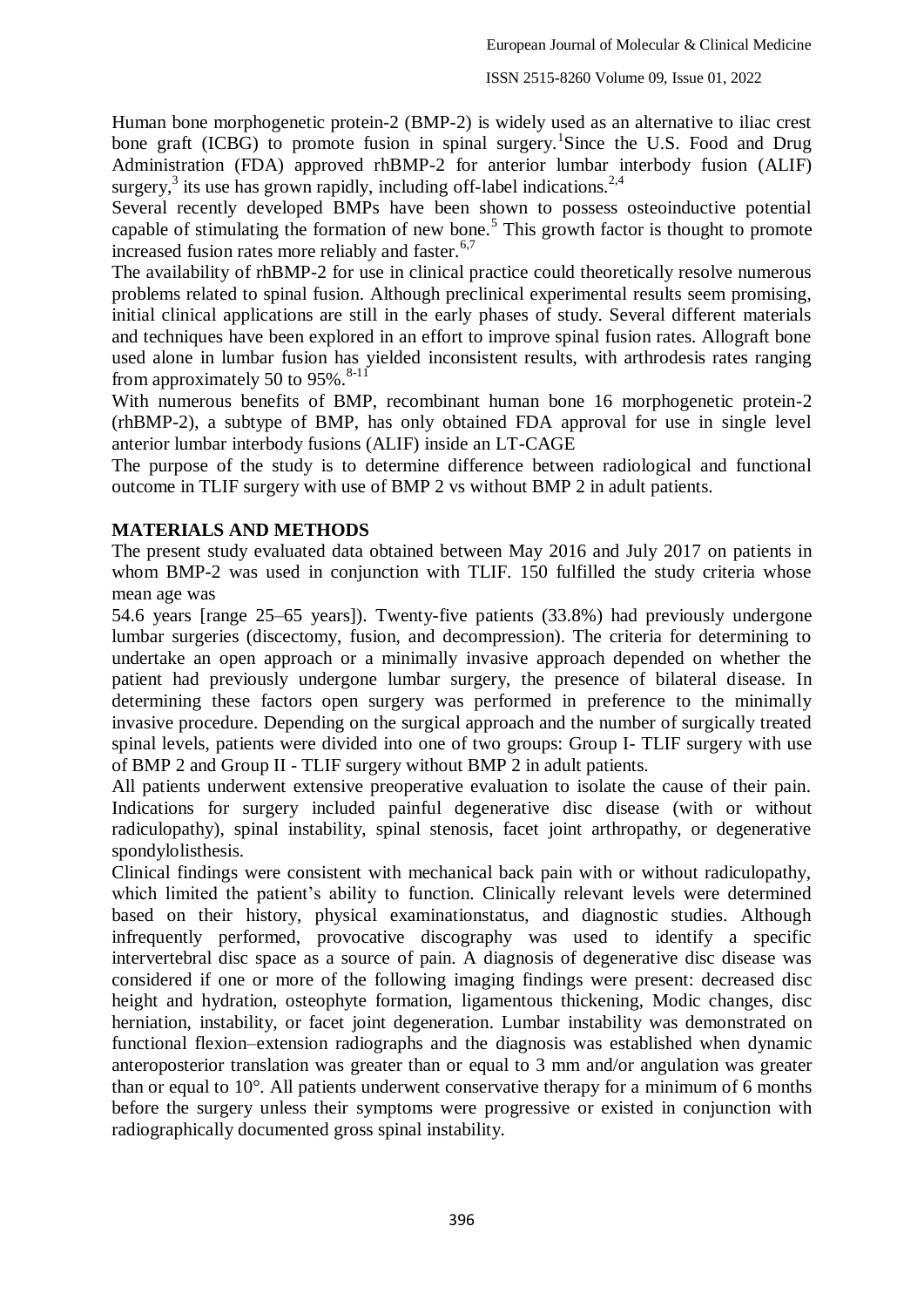# **OUTCOME MEASURES**

Plain radiography was conducted to evaluate fusion status and possible ectopic bone formation at 3, 6, 12, and 24 months and thin-cut 1-mm CT scanning was performed at 12 and 24 months. Complications related to the surgical procedure, additional surgical interventions, and allergic reactions were documented. Fusion was defined as an evidence of trabecular bone bridging documented on CT scans; furthermore, it was defined on plain radiographs as less than a 5° difference in angular motion between flexion and extension and the absence of radiolucency lines greater than 2 mm in thicknesscovering more than 50% of the superior or inferior surface of the grafts.<sup>12,13</sup>

#### **SURGICAL TECHNIQUE**

After pedicle screw placement, an inferior facetectomy is performed with osteotomes through the ipsilateral pars. The interspinsous ligament between the operative levels is resected and a laminar spreader is utilized to help distract the disc space in preparation of the discectomy. Secondary distraction is utilized with ipsilateral pedicle screw distractors. A high-speed burr or osteotome is utilized to resect the superior facet to be flush with the distal pedicle, which exposed the transforaminal corridor. Once the bone is removed, the ligamentumflavum on the ipsilateral side is resected with kerrisons exposing the thecal sac and traversing nerve root, if a contralateral decompression is necessary based on preoperative symptoms. All bone around the caudal pedicle is resected with kerrisons so that clear visualization of the neural structures is achieved. The disc space is identified and bipolar cautery is used to coagulate epidural veins. A right-angled neural protector is used to retract the thecal sac medially as well as protect the exiting nerve root. A discectomy is then performed with disc space shavers, currettes and rasps. Trials are utilized to ensure that an appropriate height and width cage is used, with the goal of placing the widest TLIF cage that can be utilized to maximize surface contact area. The TLIF cage is filled with BMP-2 on absorbable collagen sponge wrapped around Mastergraft Matrix. The dose of BMP-2 varied during the study time frame, with gradual reduction of the anterior BMP-2 dose from 12mg to 4mg towards the end of the study time frame. Local autograft was used tosupplement the BMP in the BMP group, and local autograft and iliac cress autograft were used ifthe non-BMP group. The TLIF cage 1 was placed anterior in the disc space and the disc space was backfilled with autograft in both groups.

#### **STATISTICAL ANALYSIS**

The results are reported as means 6 SDs and percentages when applicable. Statistical significance was set at a probability value of 0.05. The Student t-test was performed for independent continuous quantitative variables. The chi-square or the Fisher exact test was used to analyze categorical values. Analysis of variance was conducted to assess Patient Satisfaction with Results data.

| abie 1. Summary of demographic data stratflied by procedure |                 |                  |                            |  |  |  |
|-------------------------------------------------------------|-----------------|------------------|----------------------------|--|--|--|
| Category                                                    | $BMP (n=75)$    | $NON-BMP (n=75)$ | t(p)                       |  |  |  |
| Age at surgery                                              | $48.9 \pm 12.2$ | $44.6 \pm 13.7$  | $-1.80(0.053)$             |  |  |  |
| Follow up time                                              | $5.05 \pm 7.10$ | $5.06 \pm 12.6$  | $3.04 \, \text{(<)} 0.003$ |  |  |  |
| Sex                                                         |                 |                  |                            |  |  |  |
| Male                                                        | 45              | 35               |                            |  |  |  |
| Female                                                      | 30              | 40               |                            |  |  |  |
| TLIF-related complications                                  |                 |                  | 0.018(0.894)               |  |  |  |
| <b>Diabetes</b>                                             |                 |                  | 6.635(0.01)                |  |  |  |

| <b>RESULTS</b> |
|----------------|
|----------------|

| Table 1: Summary of demographic data stratified by procedure |  |  |
|--------------------------------------------------------------|--|--|
|                                                              |  |  |
|                                                              |  |  |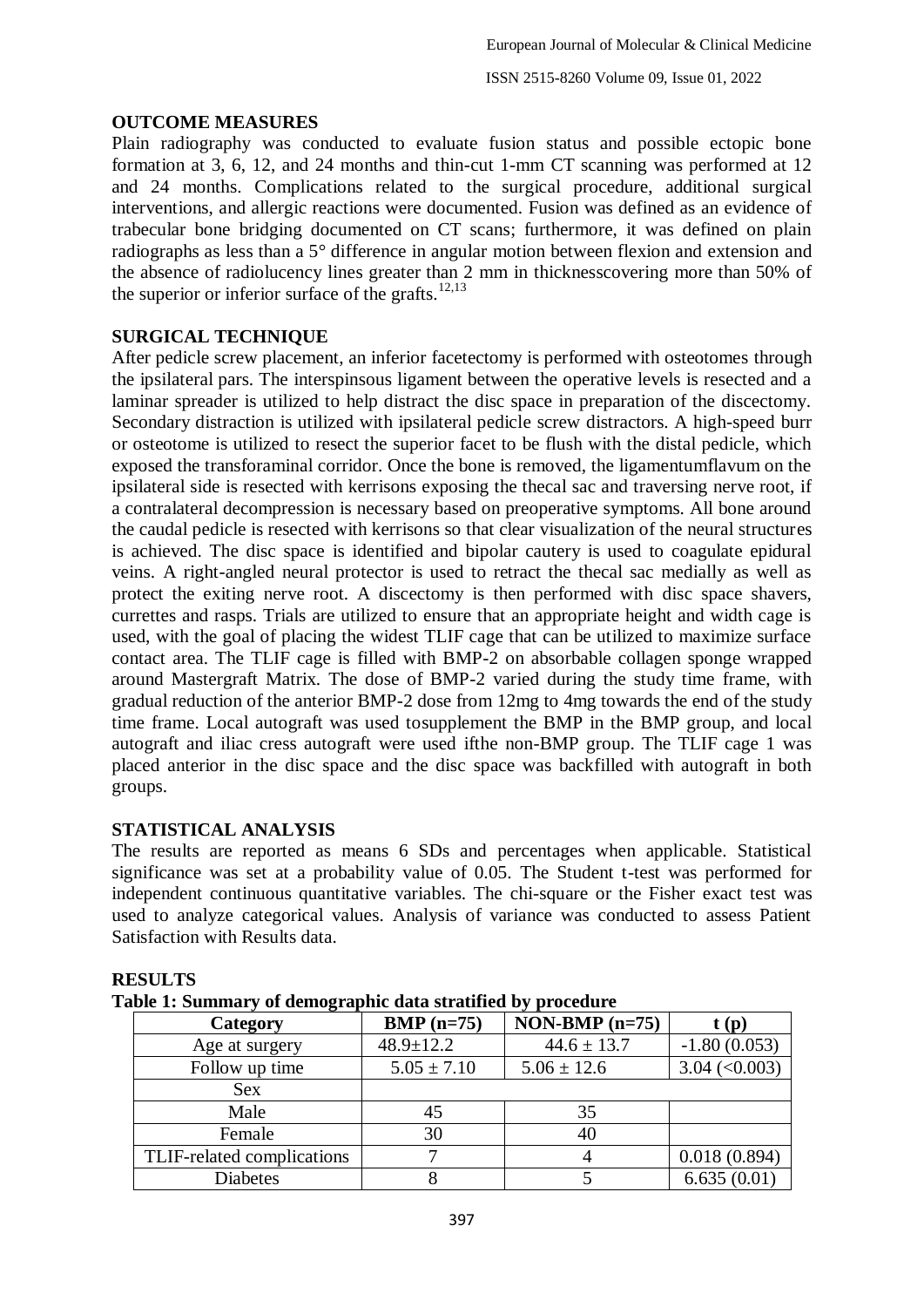ISSN 2515-8260 Volume 09, Issue 01, 2022

Baseline characteristics between the two cohorts were statistically similar (Table 1). Both groups had similar gender distribution and average age at surgery  $(48.9 \pm 12.2)$ years for the BMP group and  $44.6 \pm 13.7$  years for the non-BMP group, p $>0.05$ ). As expected, the BMP group had a shorter median follow-up time of  $5.05 \pm 7.10$  years while the non-BMP group was followed for a median of years  $5.06 \pm 12.6$ .

| <b>Lenke Grade</b> | <b>BMP</b> levels fused $= 75$   Non-BMP levels fused $= 75$ | X2(p)  |
|--------------------|--------------------------------------------------------------|--------|
|                    |                                                              |        |
|                    |                                                              | 3.16   |
|                    |                                                              | (0.35) |
|                    |                                                              |        |

**Table 2: Frequency of Anterior Lenke Grades**

|  |  |  | <b>Table 3: Frequency of Posterior Lenke Grades</b> |  |  |
|--|--|--|-----------------------------------------------------|--|--|
|  |  |  |                                                     |  |  |

| <b>Lenke Grade</b> | <b>BMP</b> levels fused $= 75$ | Non-BMP levels fused = 75   X2 (p) |       |
|--------------------|--------------------------------|------------------------------------|-------|
|                    |                                |                                    |       |
|                    |                                |                                    | 10.25 |
|                    |                                |                                    |       |
|                    |                                |                                    |       |

There is no statistically significant difference in the distribution of anterior Lenke grades between groups 3.16, p=0.35). However, the distribution of posterior grades was statistically significant with the BMP group having a more favorable distribution with fewer grades C or D than the non-BMP group 10.25,  $p<0.02$ ).

# **RADIOGRAPHIC OUTCOMES**

Radiography demonstrated successful fusion in all patients by 10 months. The mean time to fusion was 4.1 months (range 2–10 months) (Fig. 1). Solid fusion at the surgically treated level(s) at 12 and 24 months was confirmed on thin-cut CT scans. No ectopic bone formation was identified.

#### **DISCUSSION**

The use of rhBMP-2 in spine surgery has increased substantially since the FDA approved its use in single-level ALIFs. In comparison to iliac crest bone graft, rhBMP-2 has proven to be equal to or better than ICBG in posterior spinal fusions, with the potential to reduce donor site pain and morbidity.13-15 While there are many benefits to its use, rhBMP-2 has its own set of complications such as radiculitis, ectopic bone formation, andosteolysis, all related to BMP inflammatory mechanism.

The purpose of the study is to determine difference between radiological and functional outcome in TLIF surgery with use of BMP 2 vs without BMP 2 in adult patients.

In the aforementioned PLIF and BMP-2 studies, $\frac{13,16,17}{2}$ cylindrical threaded cages were used as the carrier, and the authors reported posterior ectopic bone formation, perhaps related to surgical technique or the rhBMP-2 carrier itself. Poynton and Lane33 reviewed the available literature for safety issues including bone overgrowth and uncontrolled bone formation, interaction with exposed dura mater, and osteoclastic activation. They concluded that bone overgrowth might have been related to incorrect placementinadequate retention by some carriers, excessively bleeding bone surfaces, and inadvertent exposure of the adjacent levels. The TLIF approach differs from that of PLF (in theory) by requiring a more lateral-to-medial trajectory, thus necessitating less retraction of the exiting (superior) nerve root and thecal sac. This slight change in trajectory could potentially eliminate the ectopic bone formation that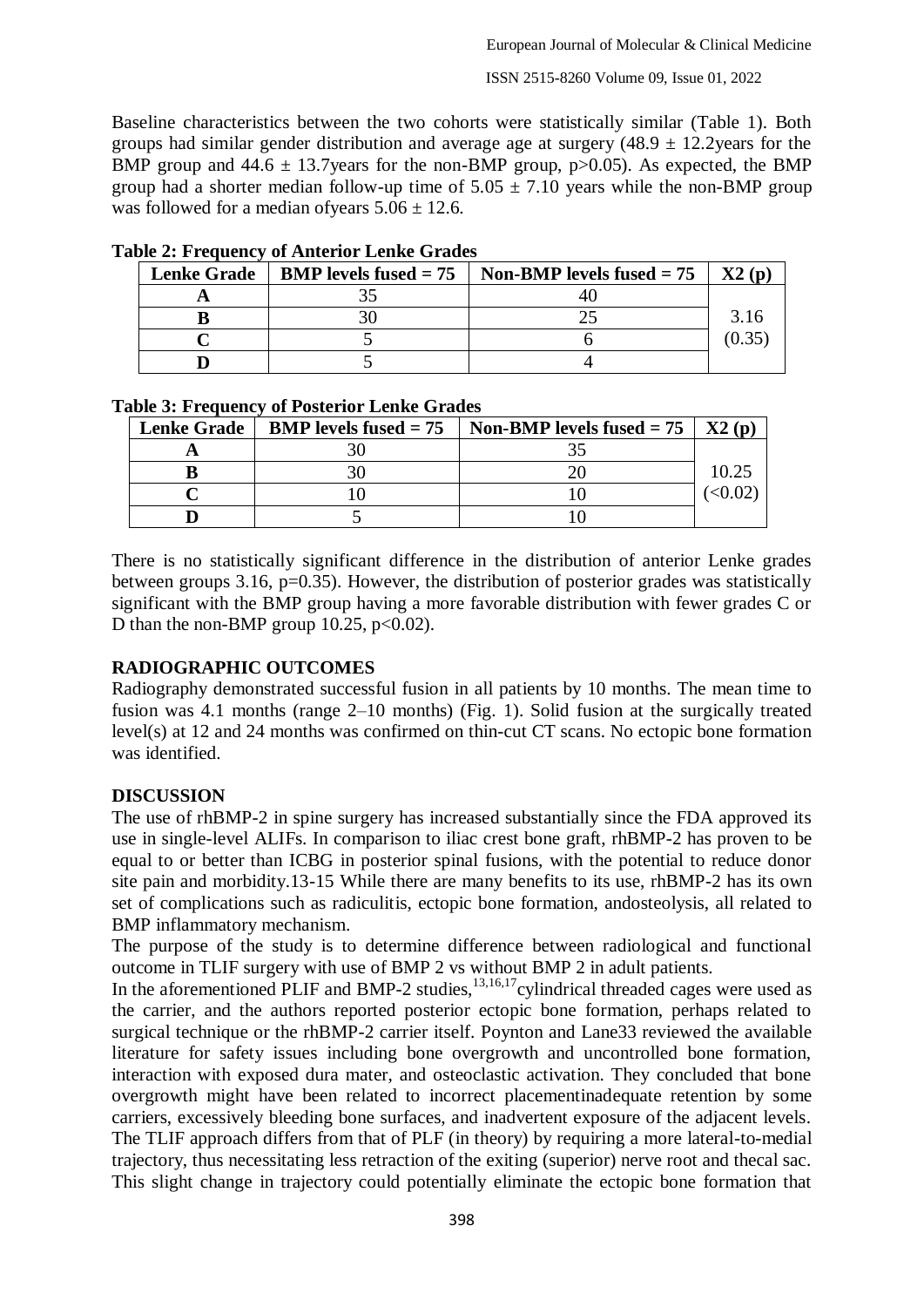has been reported in the anterior epidural space posterior to the fixation devices. Moreover, we placed the BMP-2 and locally harvested autograft anteriorly in the disc space and then inserted one or two structural allografts posteriorly. Although we found no evidenceof ectopic bone formation in the anterior epidural space posterior to the structural allografts, one allograft migrated posteriorly into the epidural space and caused postoperative nerve root impingement and radiculopathy, thus requiring surgical intervention and removal of the graft.

Baskin, et al.,<sup>18</sup> reported the results of a pilot study in which they evaluated the safety and efficacy of rhBMP-2–soaked collagen carrier placed inside an allograft ring in patients undergoing anterior cervical fusion.

Minimally invasive TLIF can in theory involve only minimal iatrogenic tissue injuries and still accomplish the traditional goals of surgery. The radiographically documented efficacy of BMP-2–induced fusion was not dependent on whether open or minimally invasive surgery was used or the number of treated spinal levels.

Previous studies have examined the efficacy of rhBMP-2 use in TLIF procedures. Singh et al.<sup>19</sup> reported a pseudarthrosis rate of 39 out of 573 patients, or 6.8%. Patients underwent MIS- TLIF with BMP with two anterior doses of rhBMP-2: 4.2 mg (small kit) and 12 mg (large kit).Crandall et al., on the other hand, reported a lower pseudarthrosis rate of 8 out of 872 discs, or 0.92%.

The spinal fusion is a tool for the treatment of degenerative,traumatic, neoplastic and infectious conditions of the spine,it can be achieved with interbody fusion, posterior or posterolateral fusion and circumferencial fusion. The most usedexamples of BMP's are recombinant human BMP-2 (rhBMP-2is approved for anterior lumbar interbody fusions – ALIF) andrecombinant human BMP-7 (rhBMP-7 has received a human-itarian device exemption for revision posterolateral lumbarfusion operation).

#### **CONCLUSION**

The use of BMPs is effective but depending of the location of usage (cer-vical spine, lumbar spine or sacrum) and the medical status ofthe patient (presence of comorbidities, tobacco usage) its moreprobable to exhibit complications, such as neuroforaminalbone growth, osteolysis, pseudarthrosis, seroma, hematoma. The use of BMP-2 in spinal fusion surgery increases the likelihood of successful fusion at up to 24 months, but this does not seem to translate into a clinically significant reduction in pain.It is important that clinicians explain these findings to patients so that they can make informed choices about the type of surgery they would prefer. The use of BMP safe and effective in the context of TLIF procedures, and thoughtful discussion with patients about the pros and cons of BMP utilization during surgery is recommended.

#### **REFERENCES**

- 1. Deyo RA, Ching A, Matsen L, Martin BI, Kreuter W, Jarvik JG, Angier H, Mirza SK. Use of bone morphogenetic proteins in spinal fusion surgery for older adults with lumbar stenosis: trends, complications, repeat surgery, and charges. Spine. 2012 Feb 1;37(3):222.
- 2. Cahill KS, Chi JH, Day A, Claus EB. Prevalence, complications, and hospital charges associated with use of bone-morphogenetic proteins in spinal fusion procedures. Jama. 2009 Jul 1;302(1):58-66.
- 3. U.S. Food and Drug Administration. InFUSE™ Bone Graft/LT-CAGE™Lumbar Tapered Fusion Device—P000058. Silver Spring, MD: U.S. Foodand Drug Administration; 2012.
- 4. Ong KL, Villarraga ML, Lau E, Carreon LY, Kurtz SM, Glassman SD. Off-label use of bone morphogenetic proteins in the United States using administrative data. Spine. 2010 Sep 1;35(19):1794-800.